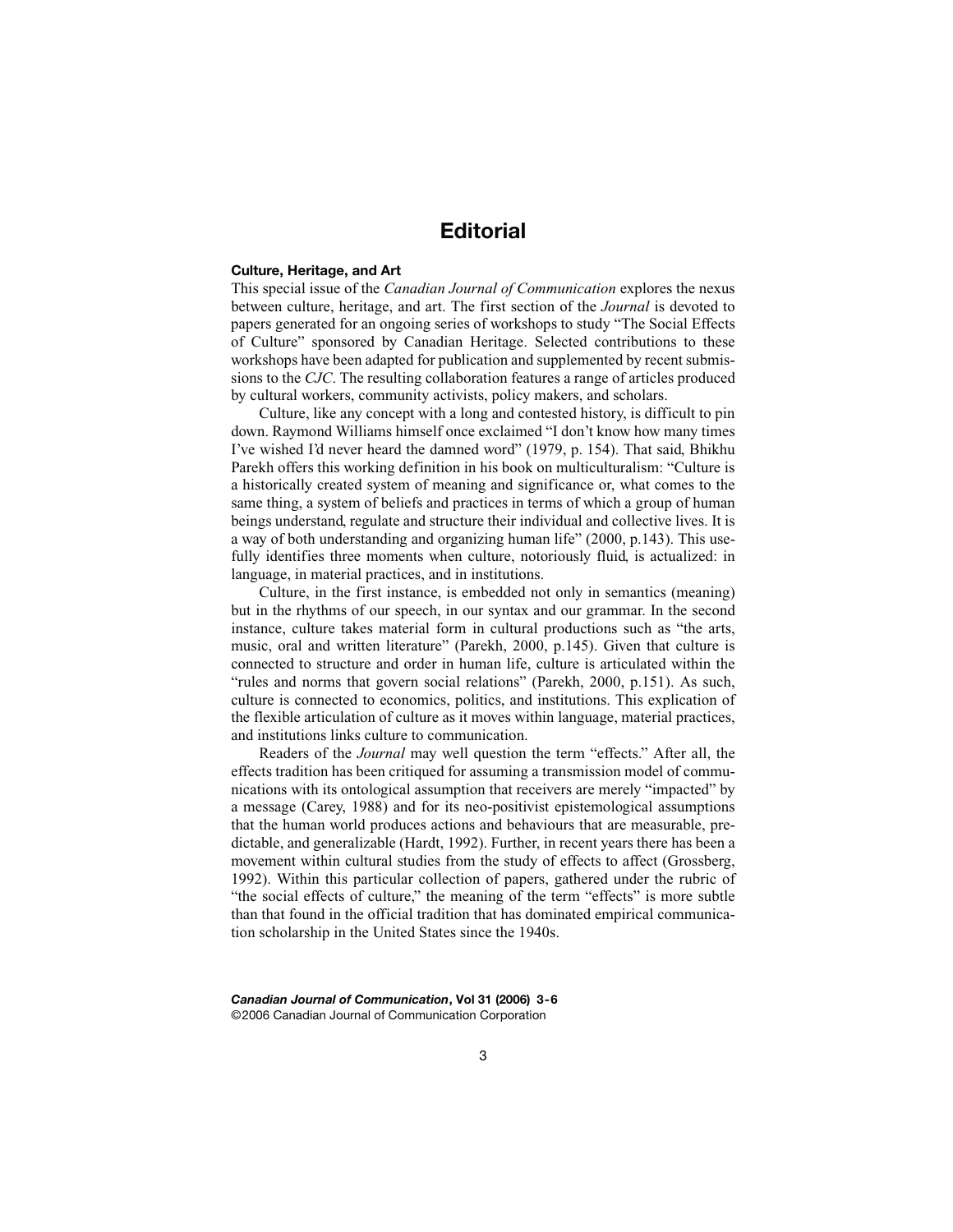Dick Stanley's introduction names a multiplicity of interconnected "effects" belying a simple causal relation between cause and effect and negating the isolation of discrete variables in laboratory-like, decontextualized, conditions of participation and production. The myriad cultural activities taking place in Batchewana First Nation discussed by Gayle Broad, Stephanie Boyer, and Cynthia Chataway as well as Lon Dubinsky's description of the rich array of activities occurring in Kamloops highlight the significance and value of culture in these locations outside of the dominant centres of Canada. Indeed, in this special issue *effect* is often an analogous to *significance* or *value*. The papers included herein offer detailed analyses, most often in the form of case studies, of cultural activities, heritage sites and artistic endeavours that underscore the processes of cultural participation in a variety of locations. Those papers that rely on statistics, such as M. Sharon Jeannotte's examination of the data on cultural contributions to the government sponsored *Millennium Project*, exemplify how such data may be used to assert the significance of culture, art, and heritage. At a time when the value of culture is being questioned by sectors of the government, which can only understand value in narrow economic terms, data becomes political.

Raymond Williams famously argued that culture signifies both art and learning and is about "whole ways of lives" (1977, p. 129). The insights generated from these locations, and cultural dis-locations, reminds that cultures transform over time. However, as they do they create a "complex and unsystematized whole" (Parekh, 2000, p.144), a point illustrated in Paul Williams' consideration of the contested histories buried in a single location, the Little Dutch Church in Halifax, Nova Scotia. While there may be dominating tendencies that bind a culture "every culture is internally varied, speaks in several voices, and its range of interpretive possibility is often indeterminant" (Parekh, 2000, p.144). Diasporic transnational movements, which accelerate this condition, demand new metaphors for thinking about the evanescent nature of the nation-state as Brian Osborne argues. Within this global flux all is not pure movement. Hegemonic processes are insistently present in a nation that may be increasingly transnational, but whose existence is not merely a past event — witness Anne Whitelaw's reading of the new Aboriginal section of the National Gallery of Canada and Zoë Druick's historical reading of the influence of UNESCO on the Massey Commission. The former takes the reader through the twists and turns of the attempt to reconfigure traditional narratives of nation in this major cultural institution, while the latter examines the international connections influencing the development of a national cultural policy.

For those living the consequences of transnational flows of people, media, culture, or economics these are not just theoretical questions or circumstances to be idealized (Appaduri, 1996). Many of these papers touch upon history as they query how we are touched by historical forces. These forces do not just effect us but become sites of contestation and struggle. Homi K. Bhabha has stated that "both imperialist and nationalist views of colonialism often missed the importance and complexity of the sociopolitical struggles being fought out on the cultural front . . . the daily struggles that were conducted over things like rice and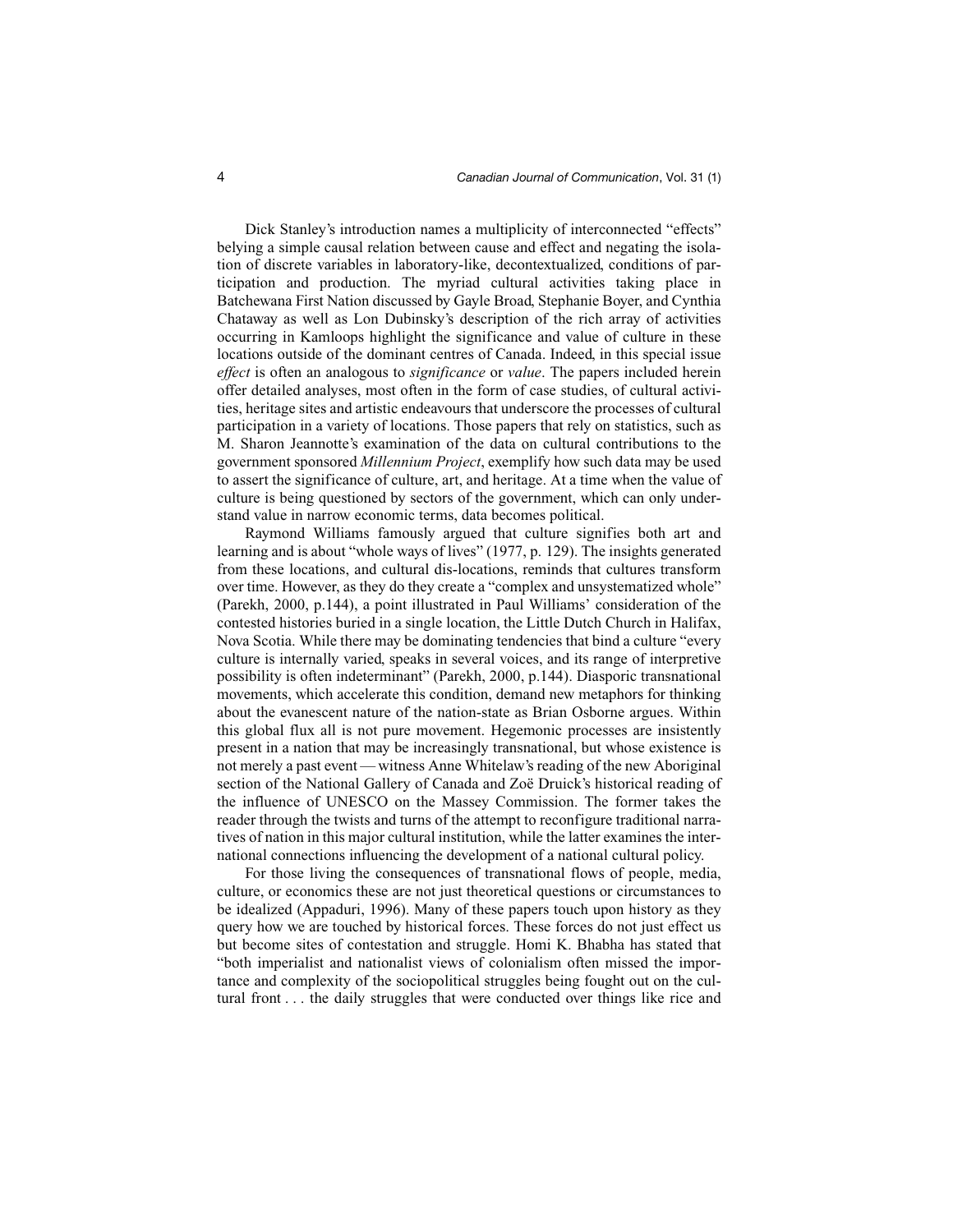## Editorial 5

bread—the more subtle and everyday struggles for equality, survival and cultural autonomy" (Makos, 1995). The cover image of Zacharias Kunuk and Norman Cohen on the set of Isuma Igloolik's latest film production *The Diaries of Knud Rasmussen,* reported by Katarina Soukup, crystallizes the ingenious ways that Inuit communities appropriate technologies to preserve traditions and to foster change. Sharon Fernandez's account of the Toronto arts festival, *Desh Pardesh*, rectifies an absent history through the voices of participants. Monika Kin Gagnon's account of her journey to the Neikki Memorial Internment Camp addresses the deeply affective aspects of research into the "vexed histories" subtending the incarceration of Japanese-Canadians during the Second World War. Like Andrea Fatona's moving depiction of the dynamics of visibility and invisibility at play in Melinda Mollineux's wonderfully evocative photographs of Cadboro Bay, a site recalling the Emancipation Day picnics held by Black people to commemorate the end of slavery, these papers viscerally engage with art, heritage, and culture within a legacy of racism and the struggle for survival. These analyses do not eschew rationality, cognition, reflection, or assessment but like Williams' deliberately oxomoronic concept of the "structure of feeling," thought and feeling are combined to draw out the corporeal dimensions of the politics of culture and of remembrance (1979, pp. 128). Traces of culture, of our past and our future direction, are not only located in official monuments but in a grain of wheat, as Charlene Elliot's commentary on the labelling of genetically modified food products indicates.

Many of the papers use familiar methodological approaches found within communications and cultural studies such as discourse analysis, interviews, focus groups, and personal testimony. However, several stretch the boundaries of standard methodological practices in the social sciences to provide imaginative empirical traces of cultural participation. Here Broad, Boyer, and Chataway's commitment to community involvement, and use of visual materials in their research practice, is crucial. Kin Gagnon's "tender research" and Douglas Worts' notes and reflections on his experience as a cultural worker respectively call to mind the possibility of research as a "creative analytic practice," to quote sociologist Laurel Richardson, which may combine storytelling, and merge fact and fiction (2000, p.929).

These case studies testify to the profound personal and social investments in cultural activities and document the transformative potential of engagement and creation, even if the experience may be contradictory. Participating in culture may indicate those invisible borders of simultaneous belonging and exclusion. These paradoxes are inflected in not only our "findings" but are an integral part of our research practice. For many of these writers, these case studies are not objective reflections on a culture where being purely an outsider or an insider is possible. Instead, these are cogent meditations on culture, art, and heritage that highlight the researcher's dialogic imbrication in the site under study. They indicate, palpably, the place of culture within our social, economic, and political lives as well as the